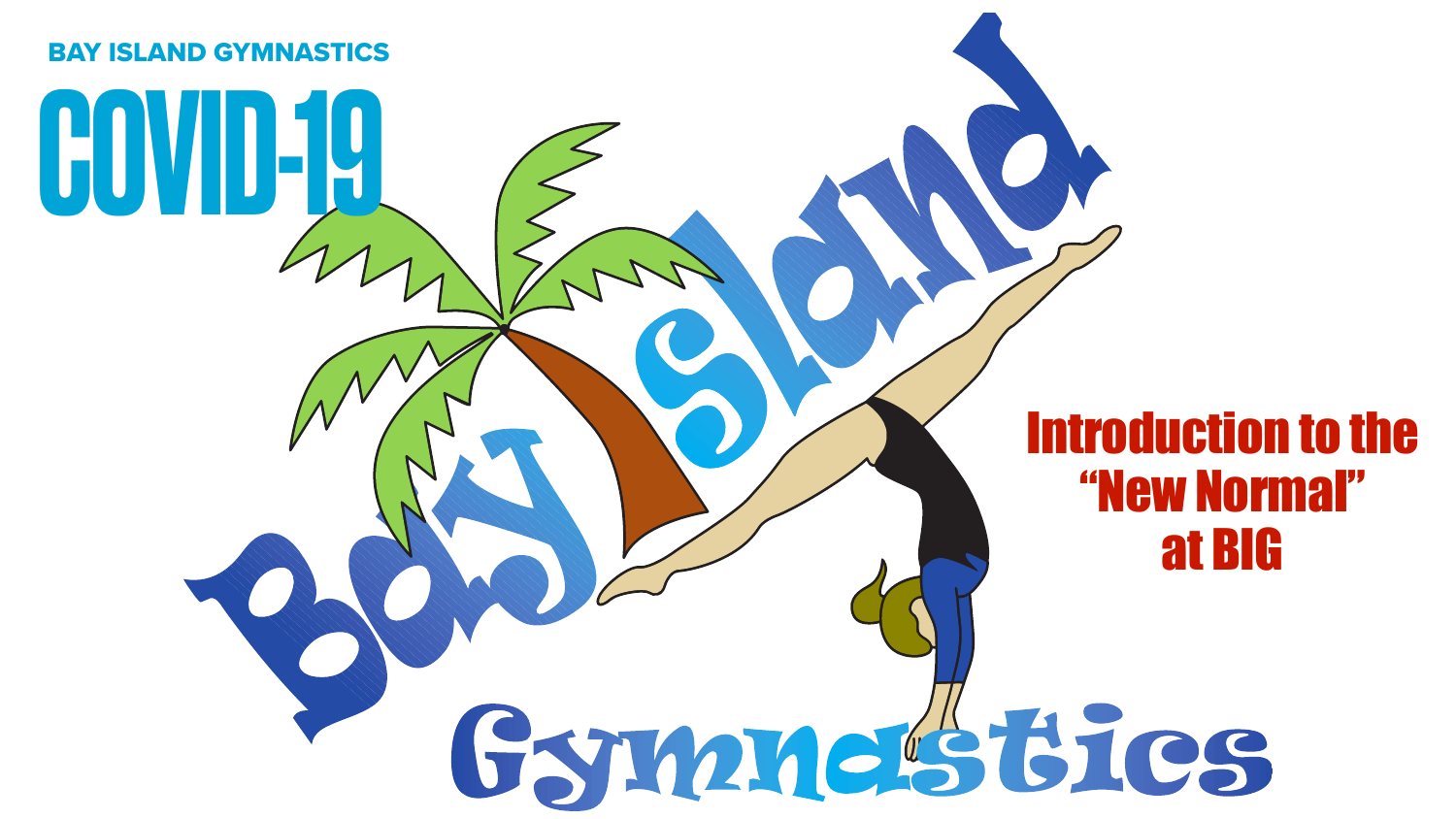

### COOPERATION OR NO ENTRY!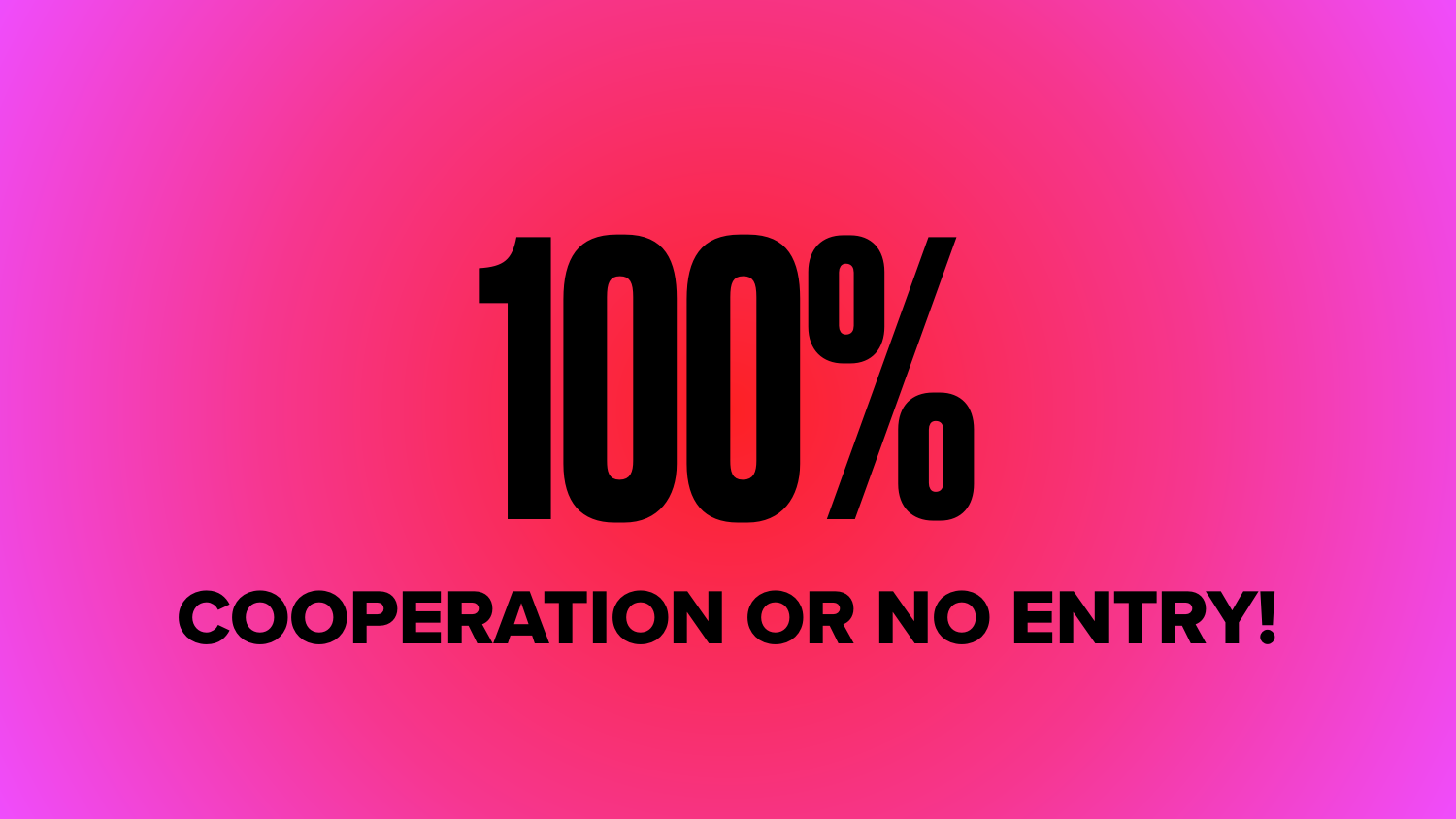

### BIG is looking forward to seeing our students, families and more employees back! Our number one priority is to keep our BIG Community SAFE.

BIG has been training and introducing employees to new safety protocols and procedures on how to instruct our students with the current COVID-19 guidelines as indicated by the CDC for Youth Sports and the Alameda County Public Health Department.



BIG has adopted a new slogan at the gym "BE Smart, Stay Apart"



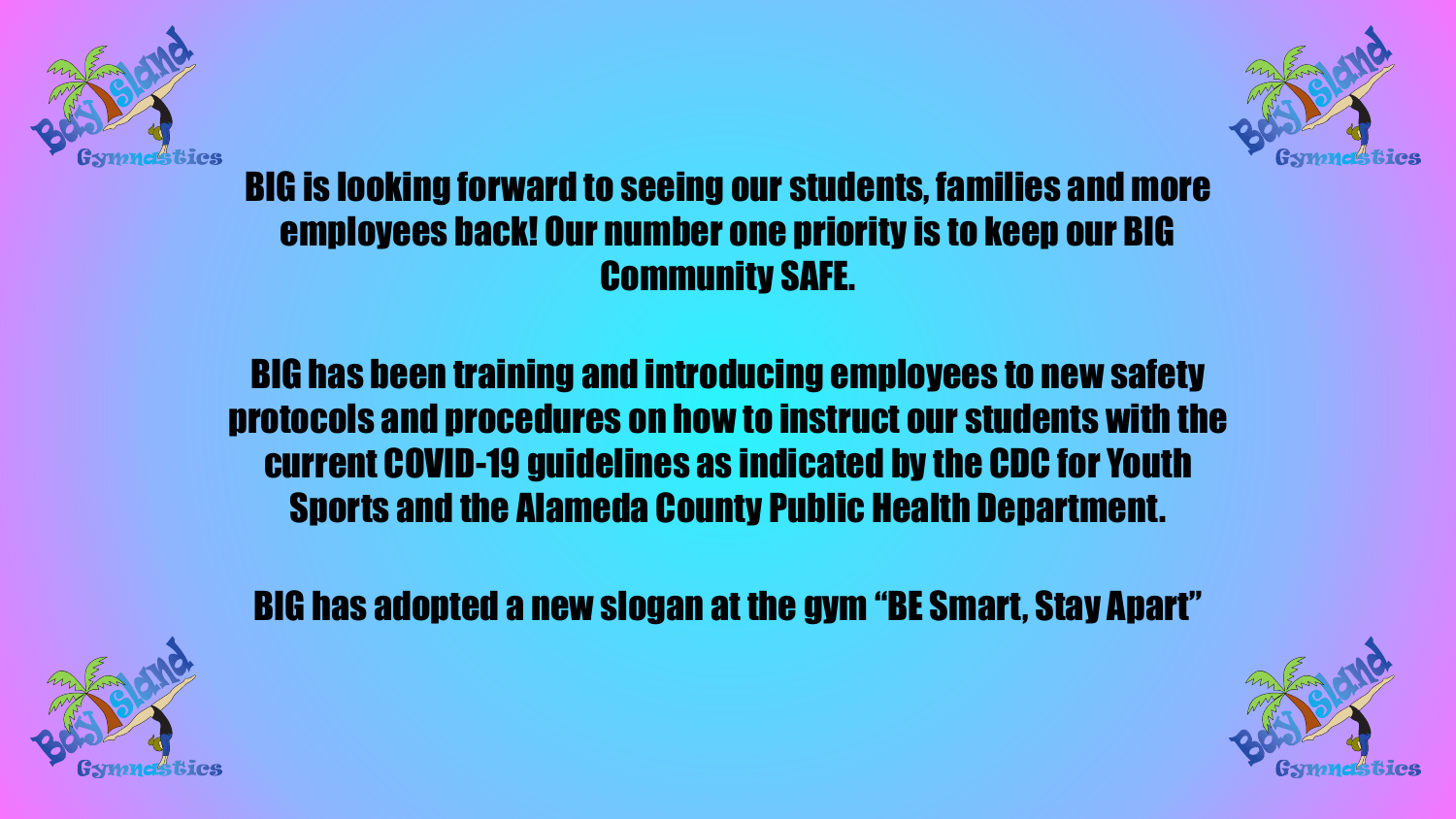# REQUIRED FOR ENTRY

#### Pursuant to the Order of the Alameda County Health Officer

#### Please Keep 6 ft. Apart



### Wash Your Hands Often



#### Stay Home When Sick









#### Wear a Face Covering

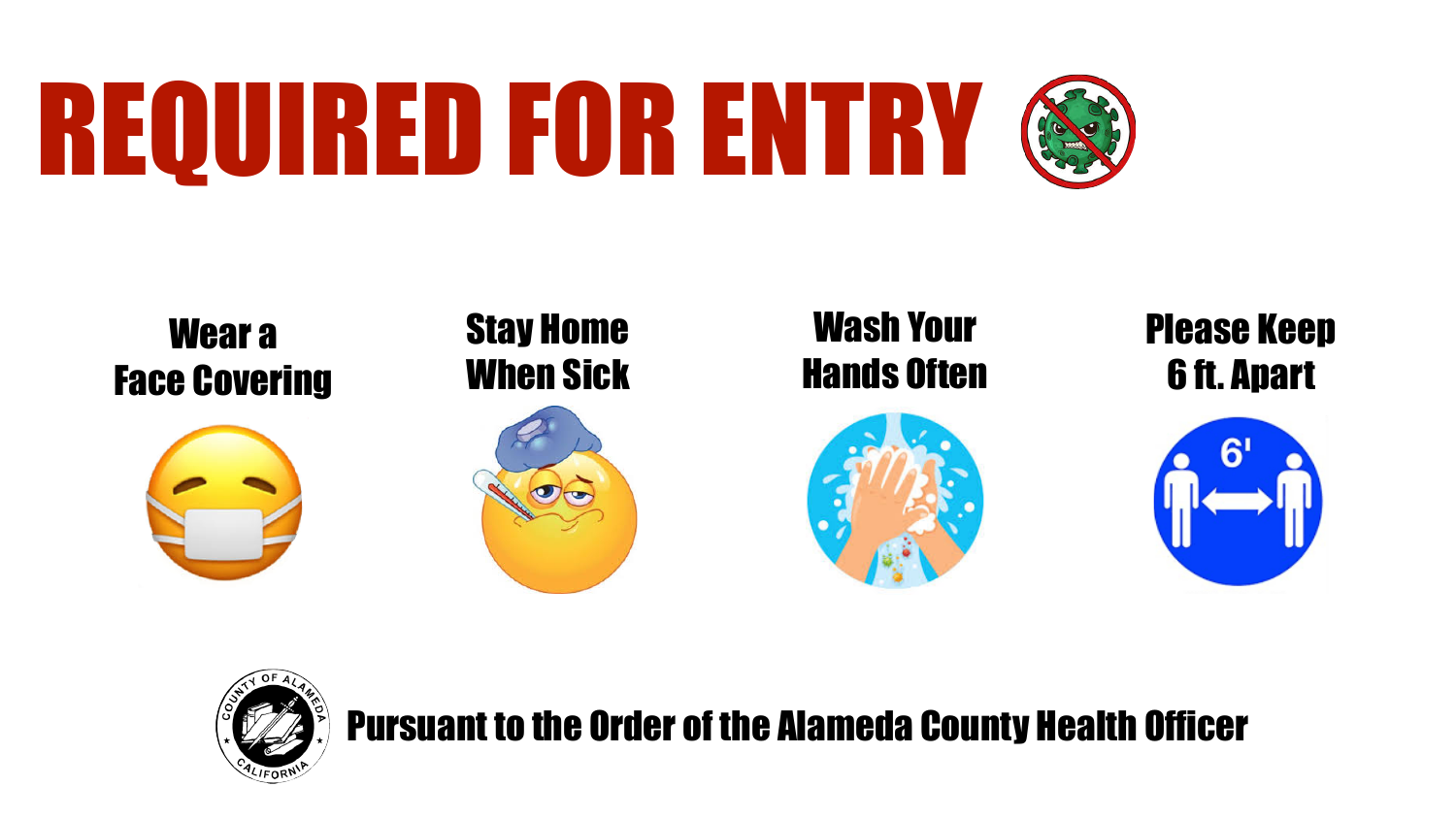## BIG FACILITY GUIDELINES

- including UV wands where necessary.
- \* BIG Staff will have a schedule to disinfect common areas and bathrooms throughout the day.
- BIG Staff will reduce touch points, disinfect all equipment and contact surfaces in the activity area.
- \* Hand Sanitizer dispensers will be located through out the facility and monitored throughout the day for refill. Staff will spray hand sanitizer on the students hands, as necessary, during their activity time.
- Students/Staff will use their own water bottles and can refill at the water dispenser if necessary. Drinking directly from the fountain will not be permitted.
- Facility will be well ventilated, when weather permits, utilizing our roll up doors.
- \* Food will not be allowed or eaten in the facility by students/clients attending classes. The vending machine will be unavailable to make purchases.
- Lost and found items will not be saved, they will be bagged up daily and donated to charity.
- \* BIG will adhere to occupancy rules and follow all required protocols for cleaning/disinfecting established by the Alameda County Public Health Department and the CDC.



\* BIG will use products/chemicals that are effective against COVID-19 throughout the facility and offices,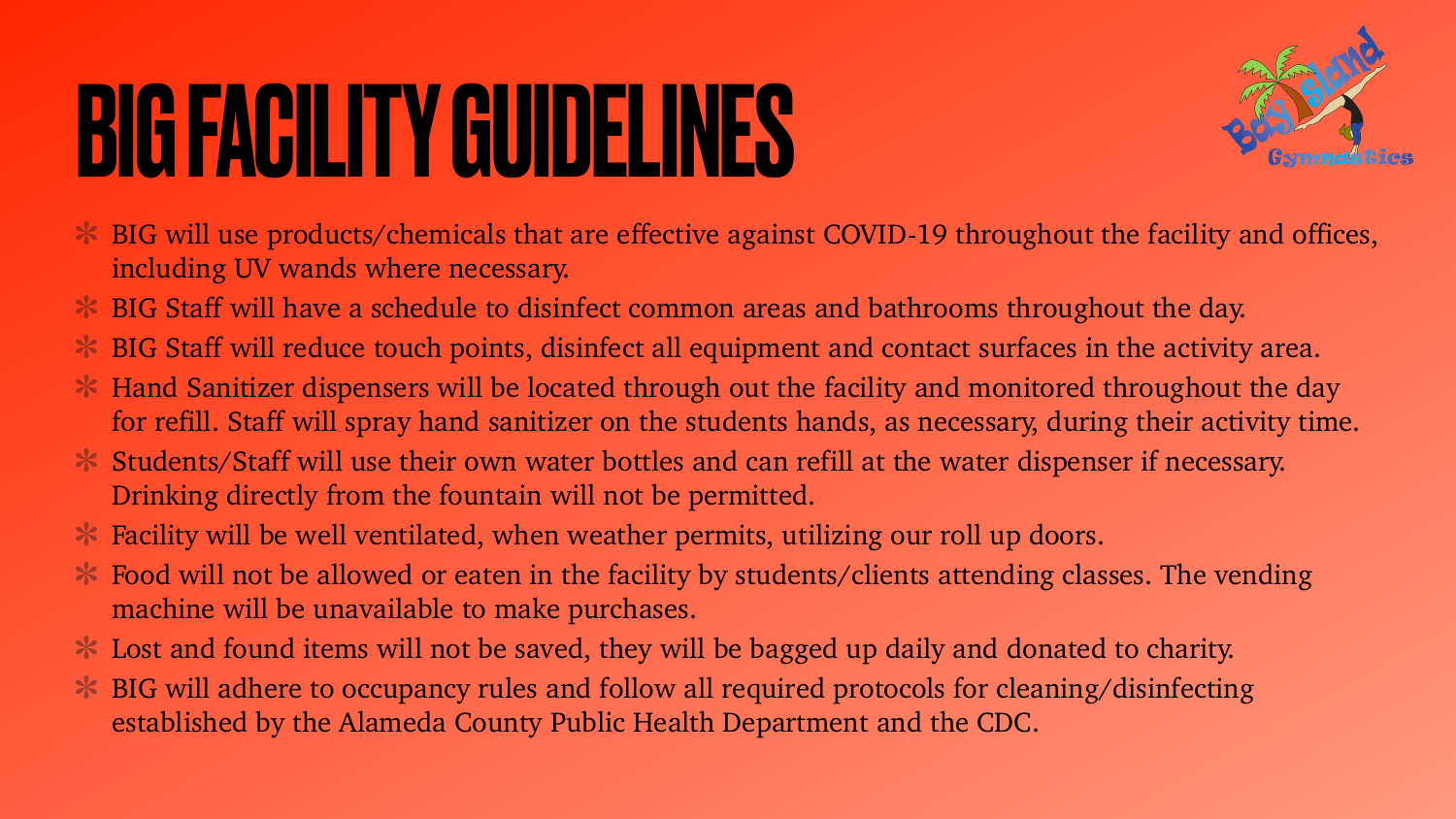## BIG ENTERING & EXITING GUIDELINES

- \* Students will use specified entries and exit points. Entry through the main lobby and exit through the side roll up door.
- Upon entering, a touch-less temperature reading and a healthy check questionnaire will be performed for all persons entering the facility.
- Any person who appears ill or has a temperature above 99.9 degrees will be asked to go home until symptoms subside for 72 hours without medication.
- Students, 5 years and under, may have only one masked parent/guardian with them, if needed. No siblings permitted in the facility.
- Students are to arrive wearing a mask, in clean workout attire, changing at the facility will not be permitted.
- \* BIG will be staggering start times to assist with social distancing. All precautions will be taken to keep students safe during drop off and while waiting for pick up.
- Students will be required to sanitize/wash hands upon entering the facility and before leaving the facility.

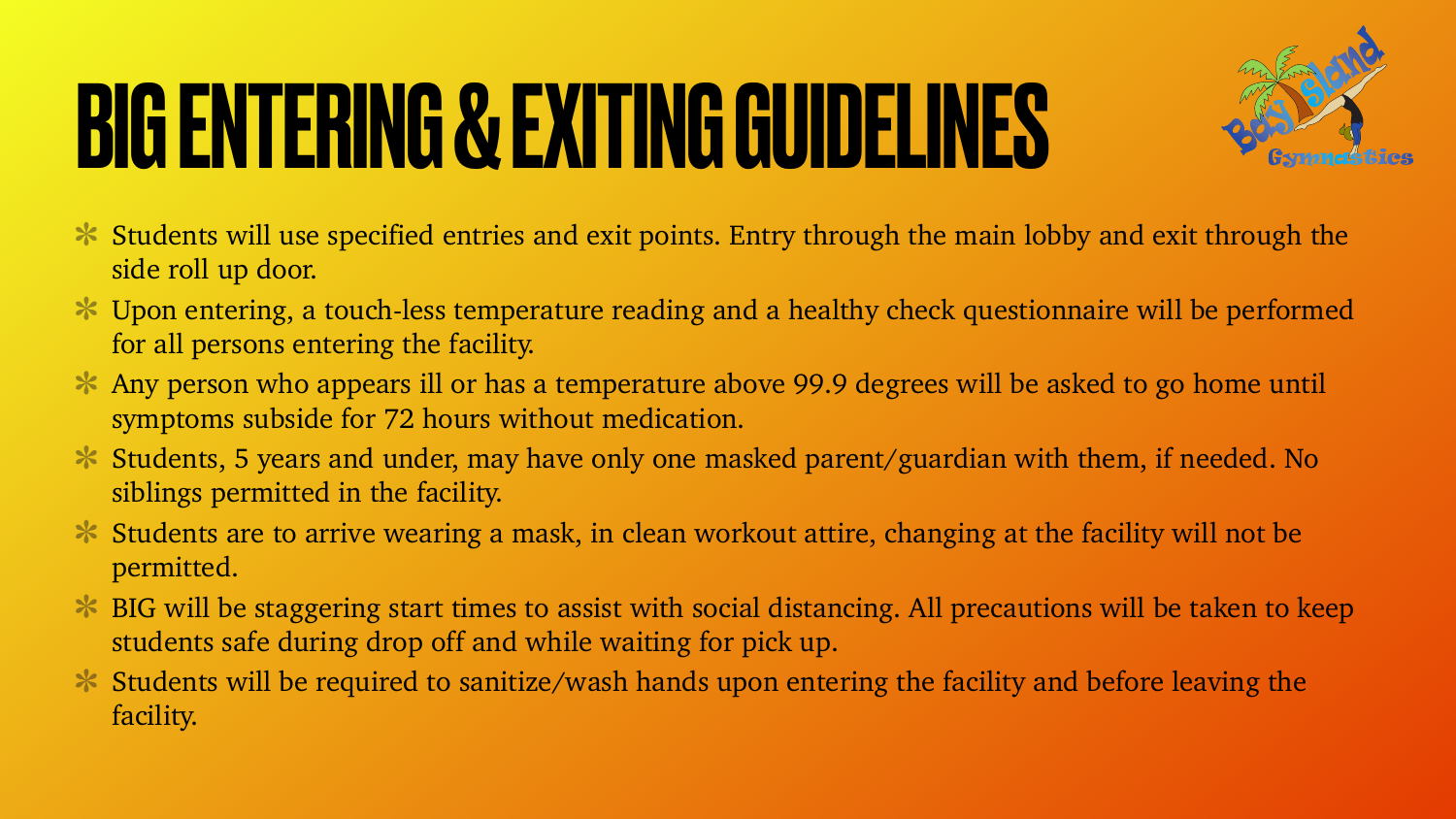## BIG CUSTOMER GUIDELINES

- Temperature will be checked for all students and adults entering our facility. Any person who appears ill, or has a  $\ast$ temperature above 99.9 degrees, will be asked to go home until symptoms subside for 72 hours without medication.
- $\ast$ Parents/Guardians, if needed for children under 5, will be required to wear a mask at all times.
- $\ast$ Students and parent/guardian will arrive wearing masks for check-in and through out the duration of activity.
- BIG staff will supervise participants to properly sanitize/wash hands before and after class/camps.  $\ast$
- Lesson plans will be modified to omit partner activities and include stations rather than obstacle courses.  $\ast$
- There will be minimal use of the foam pit, with the exception of our advanced competitive gymnasts.  $\ast$
- Business transactions will not be performed at the facility. Customers can email, call or make requests through our  $\ast$ parent portal. Only Cash/Check payments can be made at the front desk.
- Classes will be staggered to ensure families can enter/exit the facility practicing social distancing.  $\ast$
- Any customer/student endangering or jeopardizing other peoples health and not respecting social distancing will be asked to immediately leave the facility.

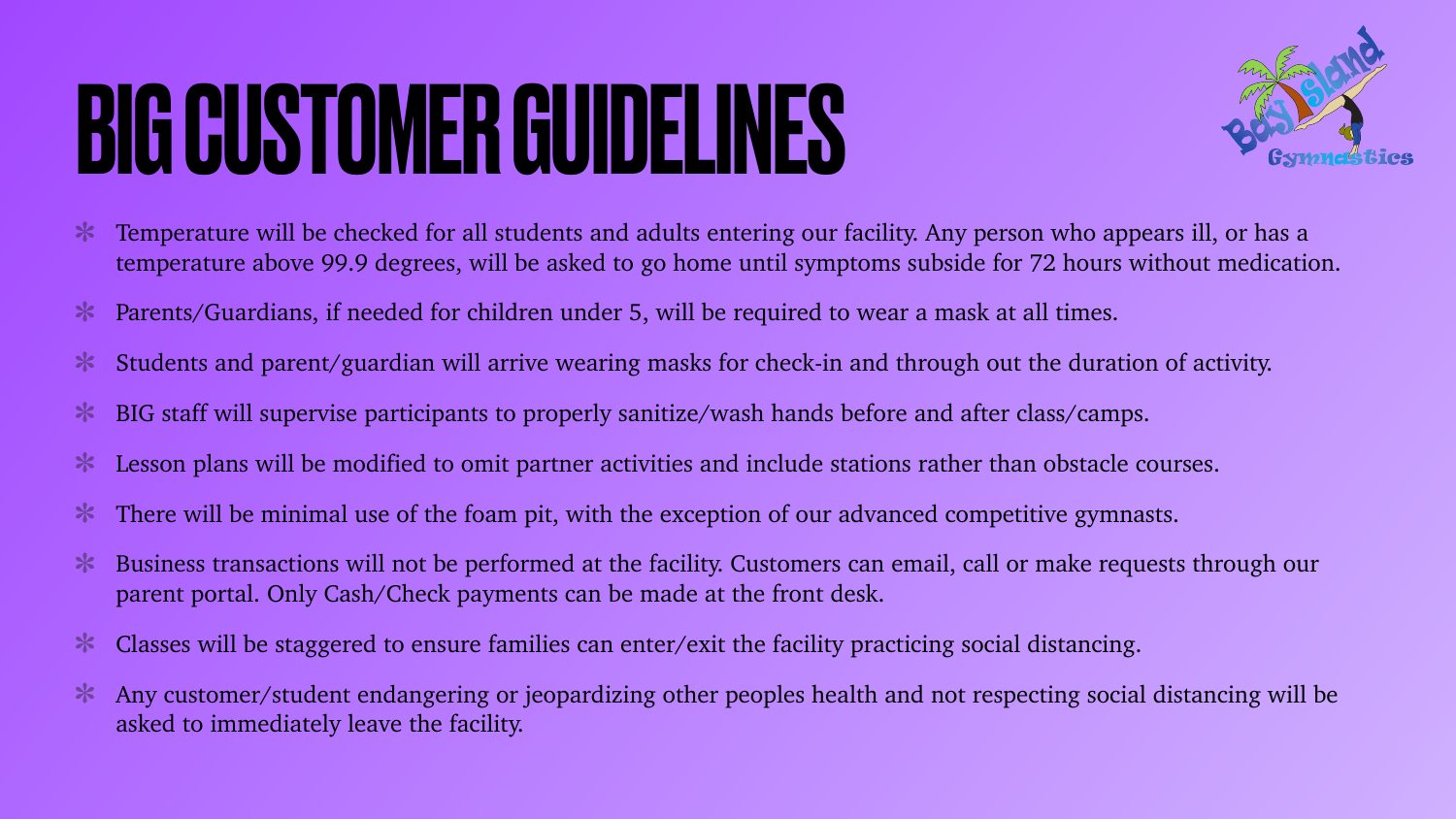### **BIG EMPLOYEE GUIDELINES**

Staff will follow illness policy, which will include daily temperature checks, safety health questionnaire and 72 hour wellness standards prior to entering the facility. Staff will wash/sanitize hands before, during and at the conclusion of each class. recreational students will be limited to necessity and if a child is at risk of injury. Staff will be diligently trained on new procedures and be prepared to enforce all

\* Staff members will be required to wear a mask and wear clean athletic attire,

- 
- 
- Staff will have limited direct physical contact with children. Spotting of
- COVID protocols.
- street clothes will not be permitted.
- regarding employee travel, potential risky behavior and personal safety.



BIG will adhere to the Alameda County Public Health Department's guidelines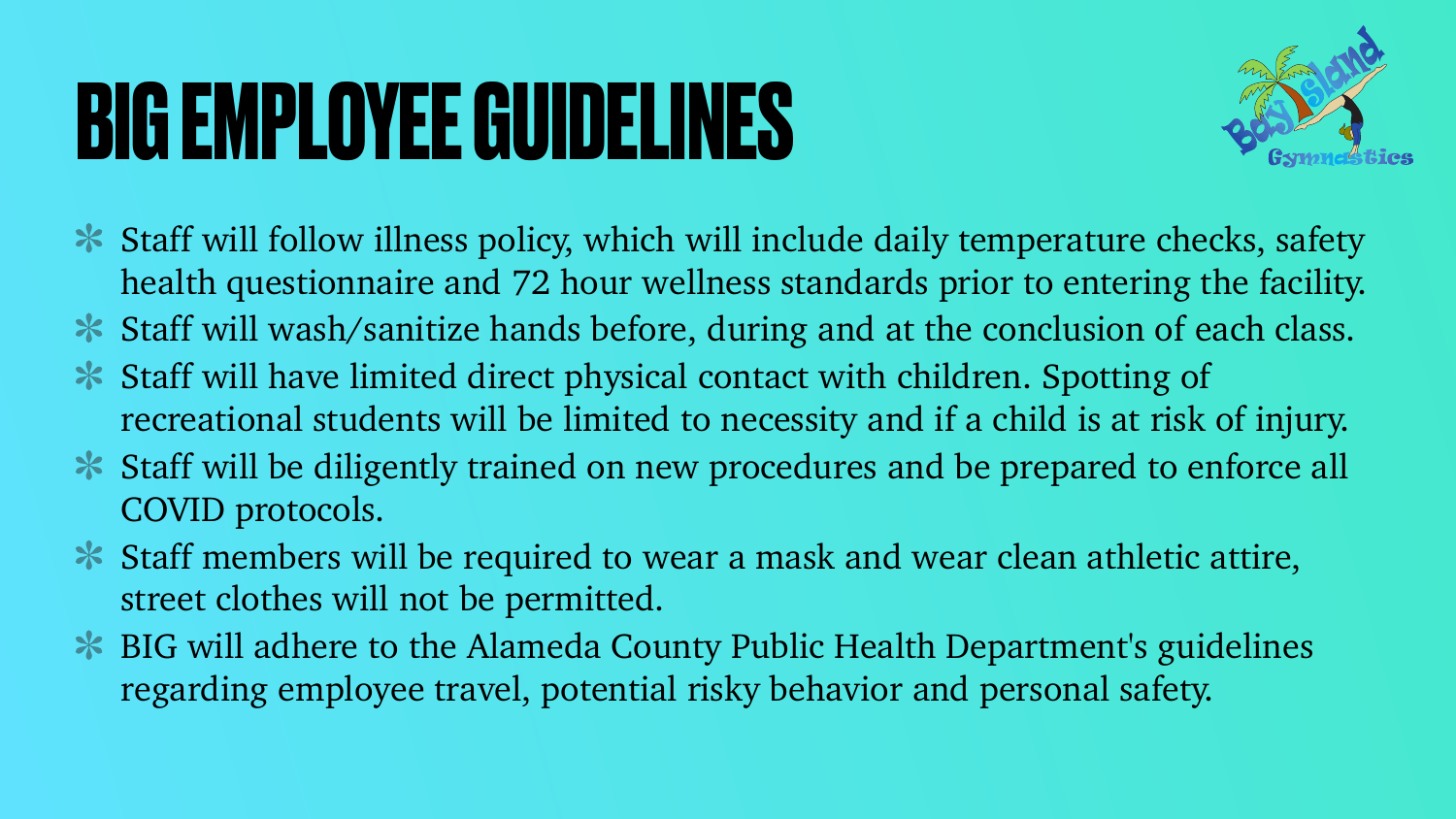### HEALTHY CHECK QUESTIONS FOR ENTRY

- **Touch-less temperature reading; must read below 100 degrees. NO ENTRY for that day, if no flu-** $\ast$ **like symptoms student may return after 72-hours of normal temperature without the aid of medication.**
- **"Have you or anyone in your household had flu-like symptoms in the past 72 hours? Including**   $\ast$ **fever, cough, loss of taste/smell, sore throat, or shortness of breath." If yes, NO ENTRY until symptoms have subsided for 7 days without the use of medication.**
- **"Have you or anyone in your household been in contact with someone or tested positive for**   $*$ **COVID-19 in the past 2 weeks?" If yes, NO ENTRY until self quarantine for 14 days and NO flulike symptoms or a negative test result.**

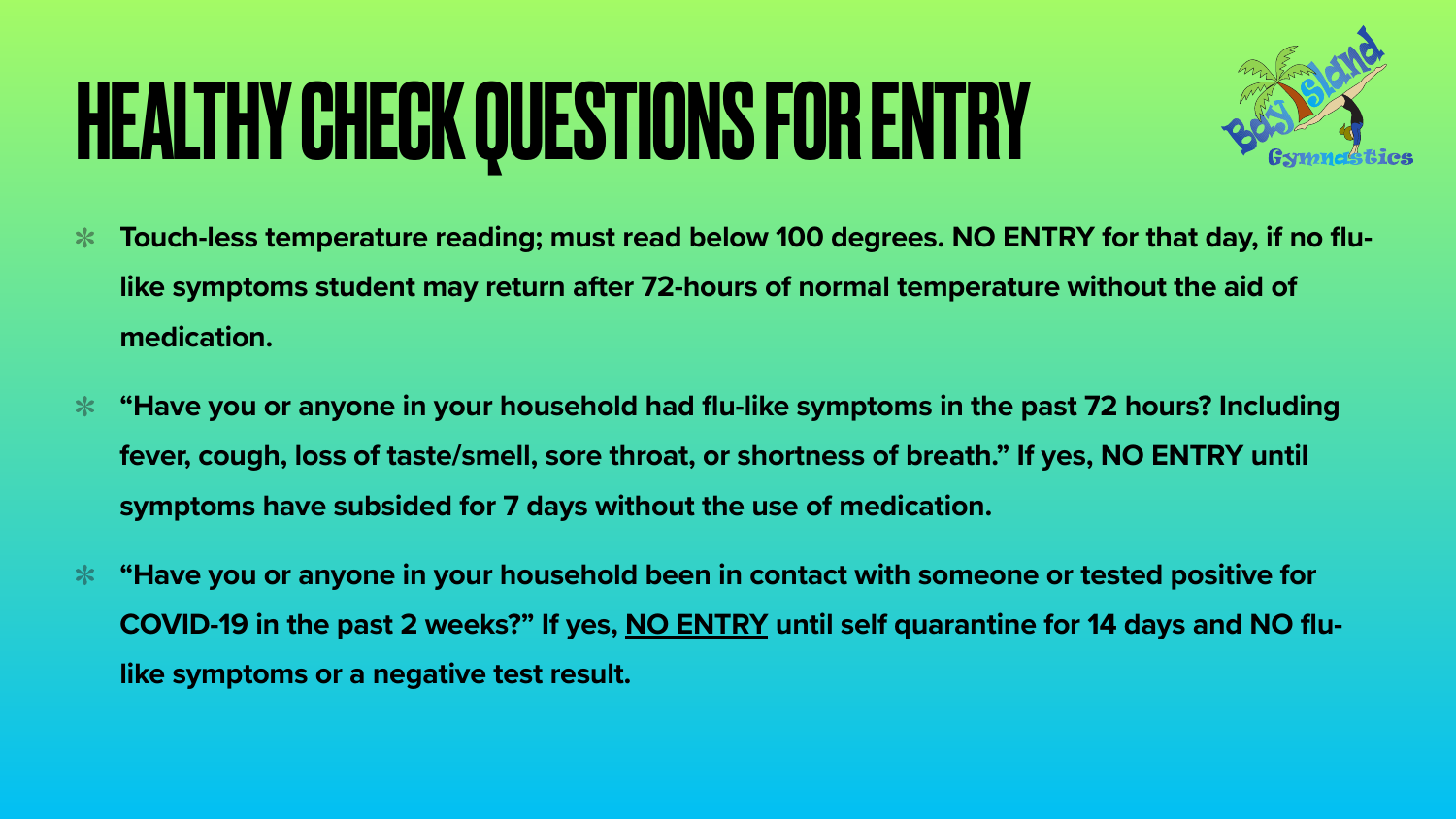## SAMPLE OF HEALTHY CHECK QUESTIONNAIRE

| <b>Name of Person:</b> | <b>Employee or</b><br><b>Student:</b><br><b>Please write "E"</b><br>or "S" | <b>Camp/Activity</b><br>enrolled in, or<br>coaching, or<br>other task<br>assigned. | <b>Touchless</b><br><b>Temperature</b><br><b>Reading:</b><br><b>Must read</b><br><b>below 99.9</b> | Have you or anyone<br>in your household<br>had flu-like<br>symptoms in the<br>past 72 hours? | Have you or anyone<br>in your household<br>tested positive for<br><b>COVID-19 in the past</b><br>2 weeks? | <b>Permitted Entry</b><br><b>Write</b><br>YES or NO | <b>Staff Member</b><br>performing this Safety<br><b>Health Check:</b> |
|------------------------|----------------------------------------------------------------------------|------------------------------------------------------------------------------------|----------------------------------------------------------------------------------------------------|----------------------------------------------------------------------------------------------|-----------------------------------------------------------------------------------------------------------|-----------------------------------------------------|-----------------------------------------------------------------------|
| <b>Addie Admin</b>     | E                                                                          | <b>Office</b>                                                                      | 97.8                                                                                               | <b>No</b>                                                                                    | <b>No</b>                                                                                                 | <b>Yes</b>                                          | <b>Addie</b>                                                          |
| <b>Suzy Gymnast</b>    | S                                                                          | G <sub>2</sub>                                                                     | 101.3                                                                                              | <b>No</b>                                                                                    | <b>No</b>                                                                                                 | <b>NO</b>                                           | <b>Addie</b>                                                          |
| <b>Bob Athlete</b>     | S                                                                          | G <sub>1</sub>                                                                     | 98.0                                                                                               | <b>Yes</b>                                                                                   | <b>No</b>                                                                                                 | <b>NO</b>                                           | <b>Addie</b>                                                          |
| <b>Jane Coach</b>      | E                                                                          | G <sub>1</sub>                                                                     | 98.6                                                                                               | <b>No</b>                                                                                    | <b>No</b>                                                                                                 | Yes                                                 | <b>Addie</b>                                                          |
| <b>Sam Coach</b>       | E.                                                                         | G <sub>2</sub>                                                                     | 98.9                                                                                               | <b>No</b>                                                                                    | <b>No</b>                                                                                                 | <b>NO</b>                                           | Addie                                                                 |
| <b>Jenny Gymnast</b>   | S                                                                          | G <sub>1</sub>                                                                     | 98.7                                                                                               | <b>No</b>                                                                                    | <b>No</b>                                                                                                 | <b>Yes</b>                                          | Jane                                                                  |
| <b>Sally Gymnast</b>   | S                                                                          | G <sub>1</sub>                                                                     | 99.8                                                                                               | <b>No</b>                                                                                    | <b>No</b>                                                                                                 | <b>Yes</b>                                          | Jane                                                                  |
|                        |                                                                            |                                                                                    |                                                                                                    |                                                                                              |                                                                                                           |                                                     |                                                                       |